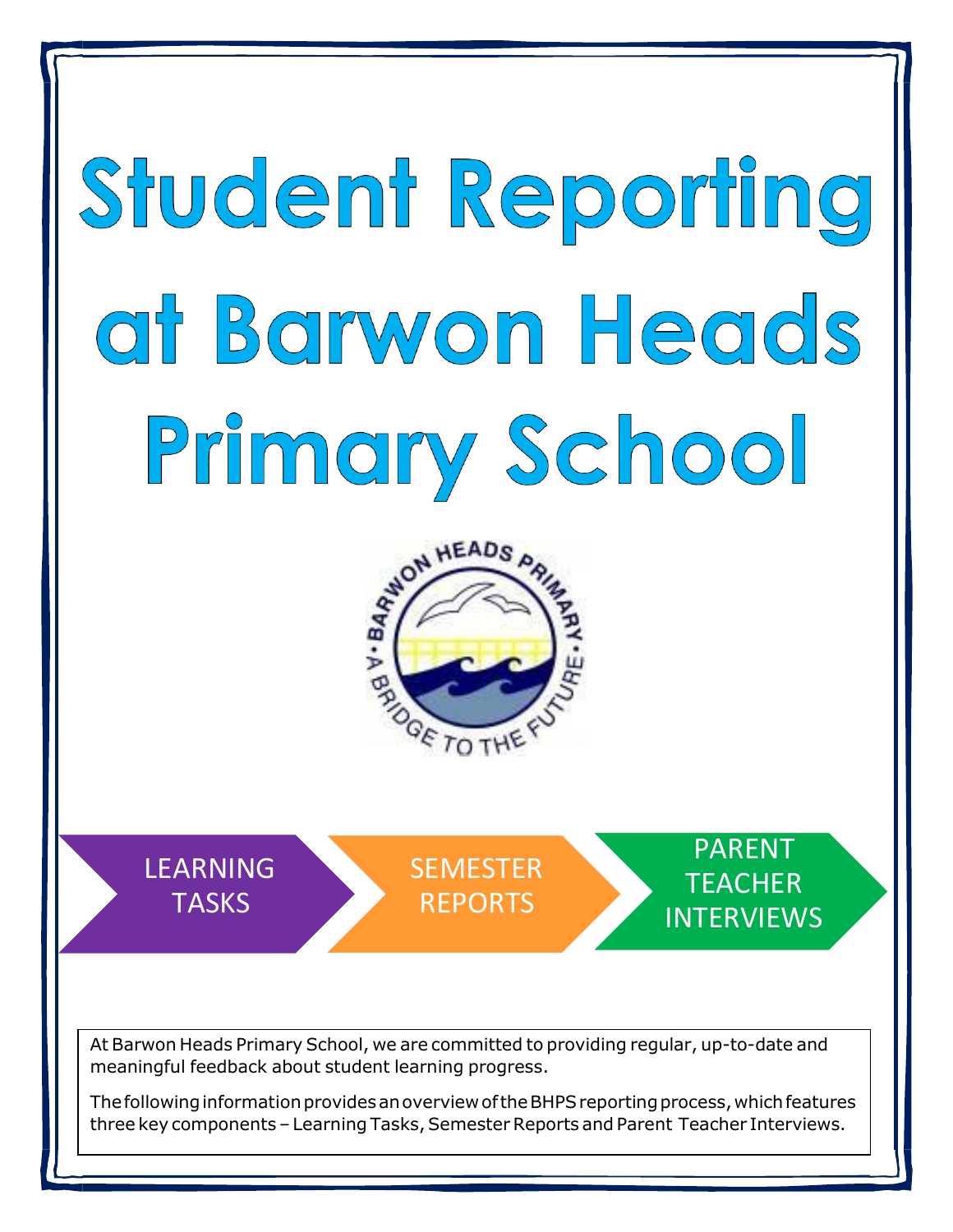## LEARNING TASKS

Learning Tasks form the *live reporting* component of the BHPS reporting program.

This process involves teachers providing parents and students with feedback based on *Learning Tasks* that are completed in the classroom throughout the term.

Teachers assess students based on specific criteria for each carefully planned Learning Task and provide written comments several times each term. Parents can log onto Compass at any time to read these comments as soon as they are published. Parents are also encouraged to *submit a feedback comment* based on their children's work on Compass.

It is important to remember that a Learning Task is an indication of how a student is progressing in that particular area of the curriculum *at that time*. It is a *snapshot of learning*. Students' learning develops, grows and evolves as time progresses.

**The work the students produce during the Learning Tasks will assessed as either:**

- Progressing towards achieving the learning outcome.
- Proficient at the learning outcome.
- At an advanced level that exceeds the learning outcome.

*Please note: Learning outcomes are expected to be achieved by the end of a school year.*

During the school year, you will receive feedback on your child's Learning Tasks in key areas of the curriculum:

- **Reading and Viewing**
- **2 Writing**
- **D** Speaking and Listening
- Mathematics
- **2 Physical Education**
- **P** Art
- **2** Science
- Language Other Than English (Indonesian)

**The easiest way to view the feedback is via the Compass app on your smart phone:**

- Open up the **Compass app on** your smart phone.
- Select your child's **profile photo.**
- **Select 'Tasks'.**
- A list of learning tasks will appear. Select a task.
- The overall task outline appears on the **'Details'** tab.
- **Select 'Feedback'** to view your child's individual comment from the teacher regarding the learning task.
- There may also be an **attachment** with your child's work from the learning task (image, document etc) underthe **'Teacher Responses'** heading.
- You are encouraged to submit a **comment** about the learning task under the **'Conversation'** heading.
- Alternatively, you can access the learning task feedback by logging into Compass on your computer.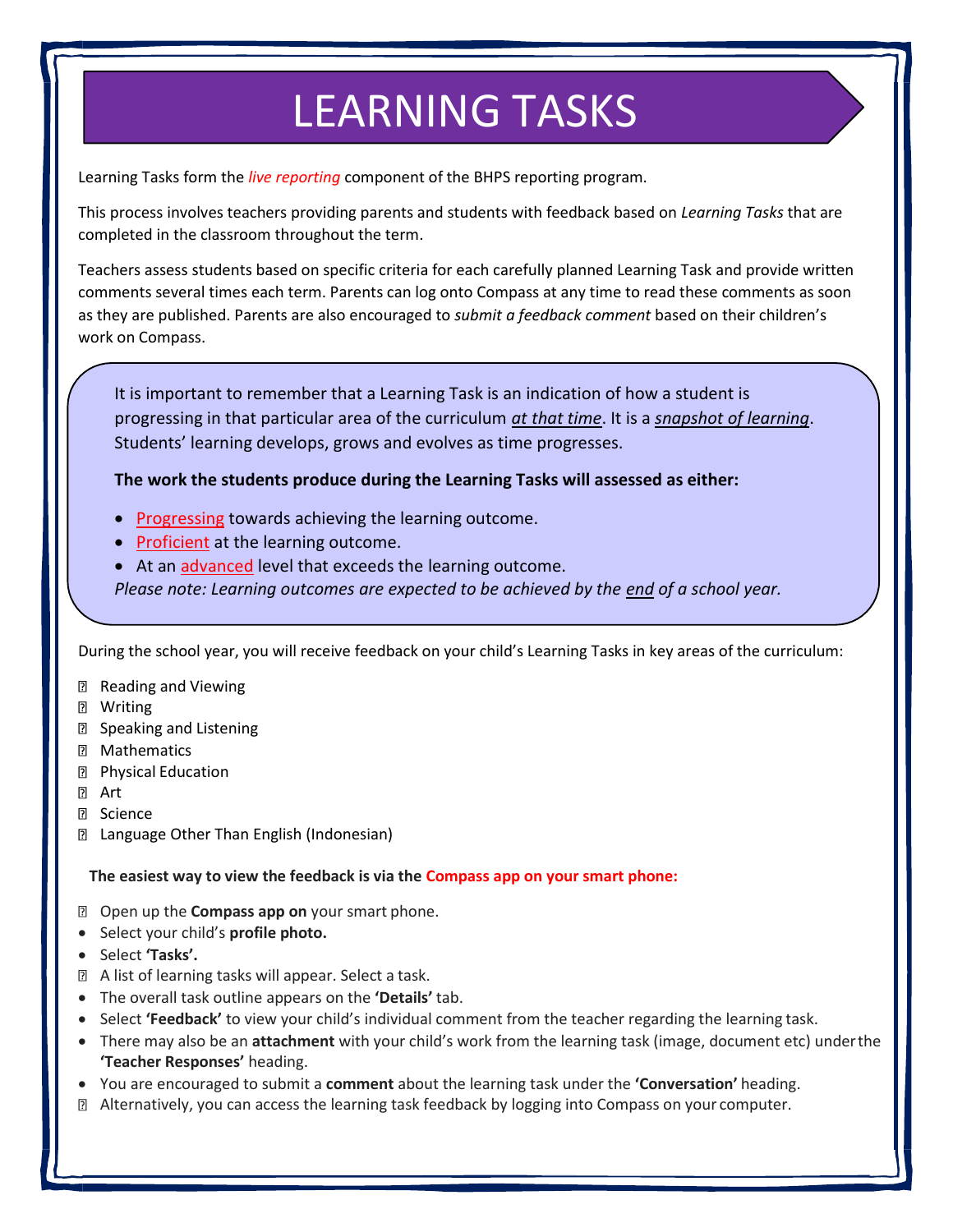### SEMESTER REPORTS

At BHPS, *semester reports* are provided to parents at the *end of term two* and the *end of term four*. These reports provide an overview of your child's progress for the whole semester of learning.

#### **INFORMATION PROVIDED IN OUR SEMESTER REPORTS**

| 'Indicators of learning' for curriculum<br>areas assessed by the classroom<br>teacher.                                                                            | Ratings for effort and behaviour<br>completed by classroom teacher.           | A personalised general comment<br>written by the classroom teacher.                                               |
|-------------------------------------------------------------------------------------------------------------------------------------------------------------------|-------------------------------------------------------------------------------|-------------------------------------------------------------------------------------------------------------------|
| An overview of each specialist subject<br>area and a student specific comment.<br>'Indicators of learning' are provided for<br>Science (Grades 3-6), Art and P.E. | A comment written by the student to<br>reflect on their semester of learning. | Attendance - this is presented at the<br>percentage of time your child was<br>present at school for the semester. |
|                                                                                                                                                                   |                                                                               |                                                                                                                   |

All **Learning Task comments** (see previous page) will appear in the semester reports. It is important to note that the **Learning Tasks** were completed at various times during the semester. Results for these individual tasks are combined with multiple sources of work and assessment which is then used to form the overall grades they receive in their **semester report**.

All schools in the state must use the *Victorian Curriculum* for assessment and reporting. Below is important information about reporting and the Victorian Curriculum.

All year levels must assess the following areas:

- Reading and Viewing
- Writing
- Speaking and Listening
- Number and Algebra
- Measurement and Geometry
- Statistics and Probability

**SEMESTER REPORTS** and our regular **LEARNING TASK FEEDBACK COMMENTS** combine to provide you with information about your child's progress at school. Semester reports should be read alongside the learning task comments to give a clear picture of the learning achievements and development your child has made.

There are other curriculum areas that require assessment and reporting at different year levels. As students move through the year levels at school, there are more curriculum areas to cover. These include:

- Capabilities (Personal and Social, Creative and Critical Thinking, Intercultural, Ethical)
- Humanities (History, Geography, Civics and Citizenship, Economics and Business)
- Design and Technology
- Digital Technology

The Victorian Curriculum also features a five point rating scale in the semester reports. Your child's learning will be assessed using the following scale. Please note the info regarding the achievement of As and Bs.

| A                                            | 18 months (or more) ahead of expected level                | Semester 1 reports will be uploaded                              |
|----------------------------------------------|------------------------------------------------------------|------------------------------------------------------------------|
| $6 - 12$ months ahead of expected level<br>B |                                                            | onto Compass for you to view<br>online.                          |
| $\mathsf{C}$                                 | At expected level or progressing towards expected<br>level | You will receive a Compass                                       |
| D                                            | 12 - 18 months below expected level                        | notification and instructions<br>about how to access the reports |
|                                              | 2 years (or more) below the expected level                 |                                                                  |
|                                              |                                                            |                                                                  |